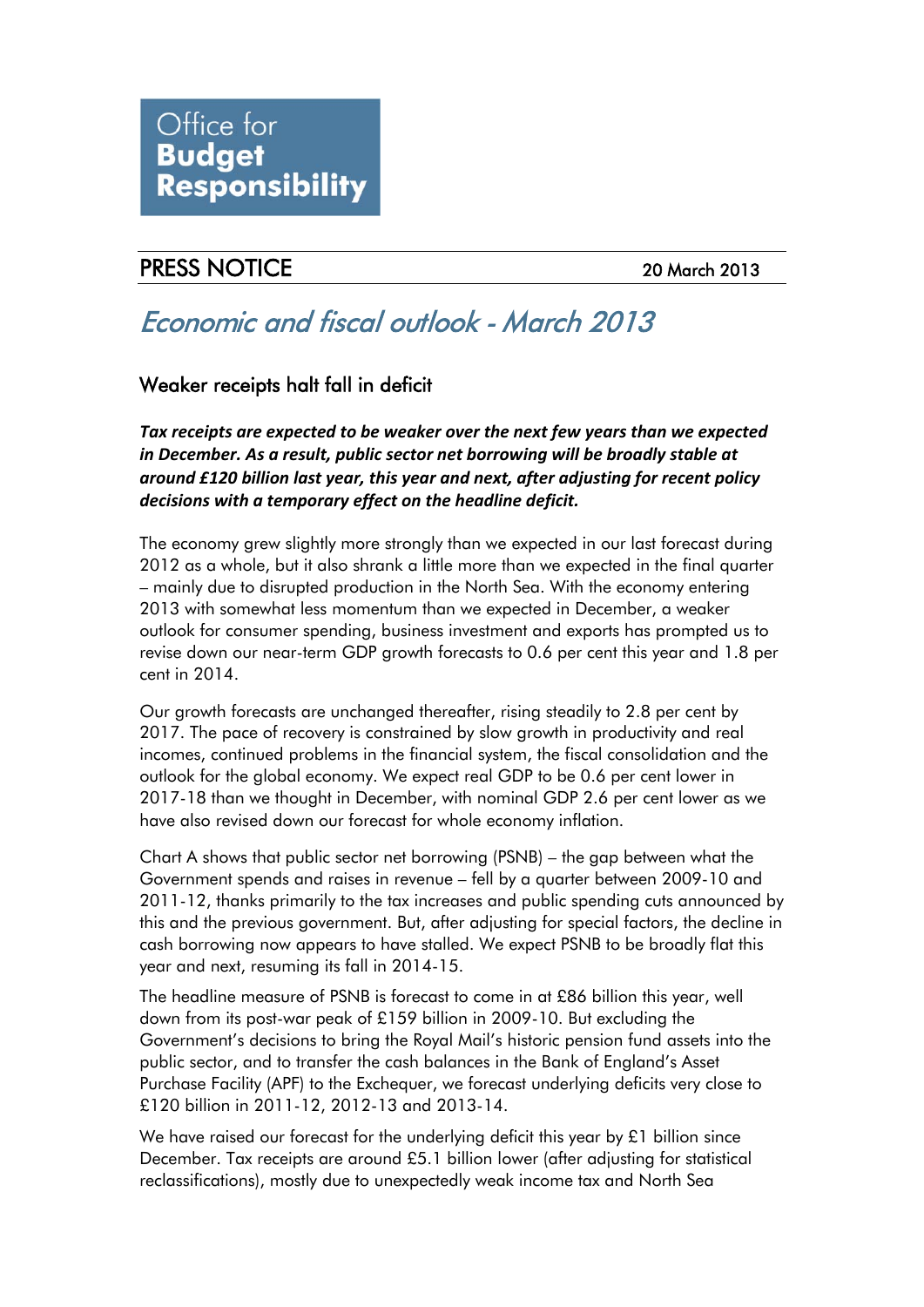revenues. But the Government has chosen to offset most of the impact on the deficit by bearing down on spending by central government departments. We now expect departments to underspend the plans it set out last March by almost £11 billion this year, £3.4 billion more than we forecast in December. Our forecast for other spending is also £0.7 billion lower than in December.



### Chart A: Public sector net borrowing excluding the Royal Mail and Asset Purchase Facility transfers

Source: OBR

The underlying deficit is higher in cash terms throughout the forecast, with an upward revision of £11.8 billion by 2017-18. This reflects the weaker outlook for the economy and tax receipts. Relative to the size of the economy, receipts remain broadly flat through the forecast, as in December. Public spending falls by only 0.3 per cent of GDP between 2011-12 and 2013-14, compared to 0.8 per cent in December – downward revisions to nominal GDP push up given cash spending as a share of GDP. Thereafter public spending and the underlying deficit both fall at roughly the same rate as we expected in December.

The tax and spending measures in the Treasury's Budget policy decisions table have a relatively modest impact on the deficit, increasing or reducing it by no more than £3 billion (0.2 per cent of GDP) in any one year. The 'giveaways' and 'takeaways' net to zero when aggregated over the forecast. We have made no significant adjustments to our economic forecast to reflect these measures. The Treasury's table does not include the impact of its action to reduce spending by central government departments in 2012-13.

The Government's 'fiscal mandate' requires it to balance the cyclically-adjusted current budget (CACB) – the amount the Government borrows to finance noninvestment spending, adjusted for the state of the economy – five years ahead. Our central forecast shows the CACB in surplus by 0.8 per cent of GDP in 2017-18, implying that the Government is more likely than not to meet the mandate. Thanks to the Budget measures, the CACB is also just in surplus in 2016-17.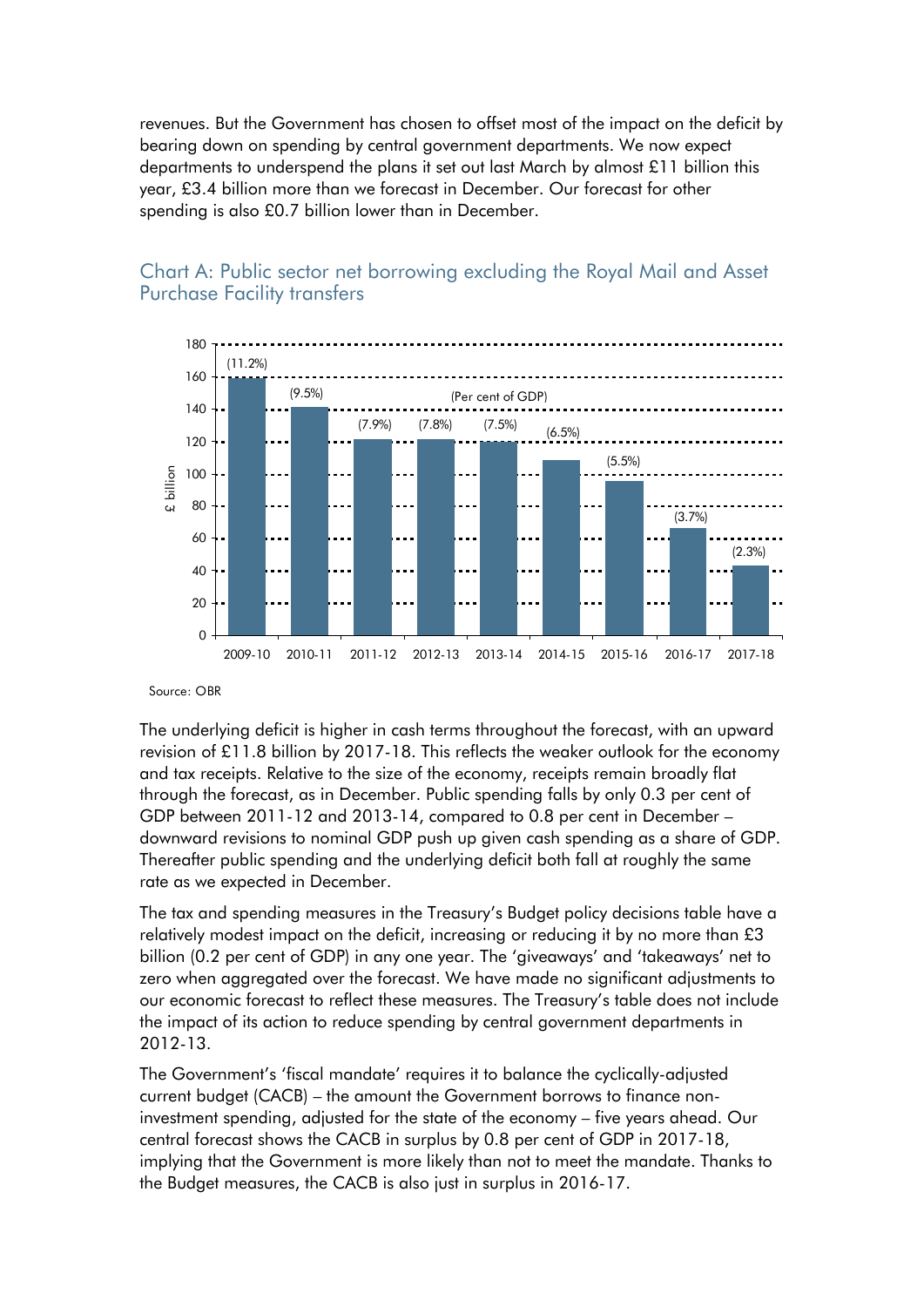Public sector net debt (PSND) is forecast to peak at 85.6 per cent of GDP in 2016-17, rather than 79.9 per cent a year earlier as in our December forecast. This means that the Government is once again not on course to achieve its 'supplementary target' of reducing PSND as a share of GDP in 2015-16. The cash value of PSND has been pushed higher by our upward revisions to PSNB and by assumptions about gilt issuance. Our downward revision to nominal GDP also means that a given cash debt now corresponds to a larger share of GDP.

There is huge uncertainty around all public finance projections, especially over this time horizon. We stress test the Government's chances of achieving its targets using sensitivity and scenario analysis. A key risk is that potential output turns out to be lower at the end of the forecast than we currently assume. More of the deficit would then be structural and would remain after the economy recovers.

#### **Notes**

- 1. The Office for Budget Responsibility is the UK's independent fiscal watchdog responsible for producing forecasts for the economy and the public finances, judging progress towards the Government's fiscal targets, and reporting on longterm fiscal sustainability.
- 2. All of the documents published by the OBR today are available on our website at: [www.budgetresponsibility.independent.gov.uk](http://budgetresponsibility.independent.gov.uk/)
- 3. The OBR has also announced today that the next *Fiscal sustainability report* will be published on 17 July 2013.
- 4. Where possible the OBR will release supplementary information on the *Economic and fiscal outlook* at 9.30am on 26 March, in response to requests received by noon on 22 March. We will release a list of the information to be published at 9.30am on 25 March. Subsequently, we will continue with our standard policy of releasing supplementary information monthly on the day of the HMT/ONS *Public Sector Finances* release.
- 5. Questions about the *Economic and fiscal outlook* should be sent to OBRpress@obr.gsi.gov.uk.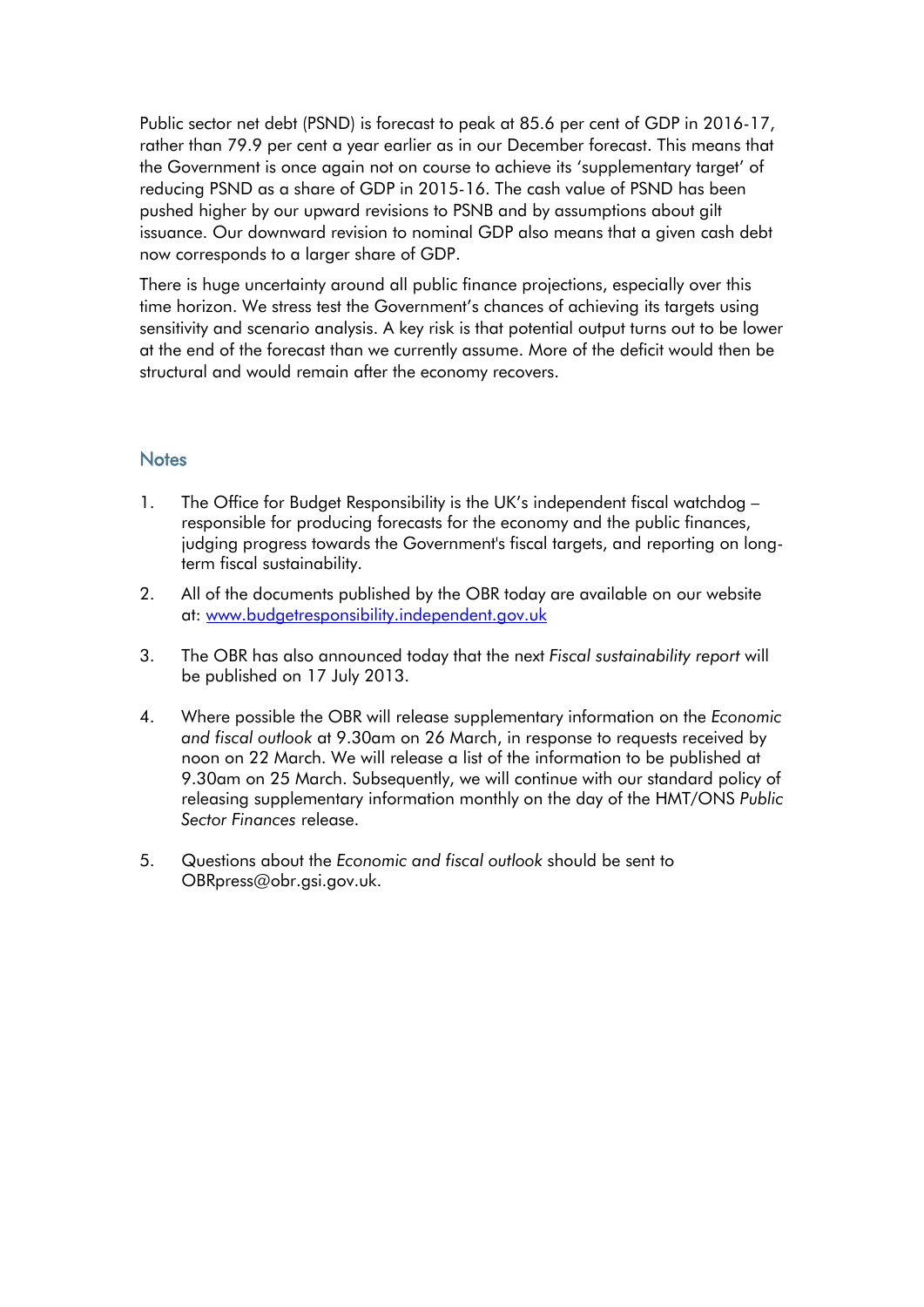## Table A: Overview of OBR March 2013 economy forecast

|                                                                                                                            | Percentage change on a year earlier, unless otherwise stated |        |        |                                 |        |        |        |  |
|----------------------------------------------------------------------------------------------------------------------------|--------------------------------------------------------------|--------|--------|---------------------------------|--------|--------|--------|--|
|                                                                                                                            | Forecast <sup>1</sup><br>Outturn                             |        |        |                                 |        |        |        |  |
|                                                                                                                            | 2011                                                         | 2012   | 2013   | 2014                            | 2015   | 2016   | 2017   |  |
| Output at constant market prices                                                                                           |                                                              |        |        |                                 |        |        |        |  |
| Gross domestic product (GDP)                                                                                               | 0.9                                                          | 0.2    | 0.6    | 1.8                             | 2.3    | 2.7    | 2.8    |  |
| GDP Level (2011 = 100)                                                                                                     | 100.0                                                        | 100.2  | 100.8  | 102.6                           | 105.0  | 107.8  | 110.8  |  |
| Output gap (per cent of potential output)                                                                                  | $-2.7$                                                       | $-2.7$ | $-3.6$ | $-3.7$                          | $-3.4$ | $-2.9$ | $-2.3$ |  |
| <b>Expenditure components of GDP</b>                                                                                       |                                                              |        |        |                                 |        |        |        |  |
| at constant market prices                                                                                                  |                                                              |        |        |                                 |        |        |        |  |
| Household consumption <sup>2</sup>                                                                                         | $-1.0$                                                       | 1.0    | 0.5    | 1.2                             | 1.7    | 2.4    | 2.8    |  |
| <b>Business investment</b>                                                                                                 | 3.1                                                          | 4.9    | 1.9    | 6.1                             | 8.6    | 8.6    | 8.6    |  |
| General government consumption                                                                                             | $-0.1$                                                       | 2.6    | 0.4    | $-0.7$                          | $-0.4$ | $-1.0$ | $-1.8$ |  |
| General government investment                                                                                              | $-26.2$                                                      | 2.7    | 2.6    | 5.0                             | 1.8    | $-1.5$ | $-1.2$ |  |
| Net trade <sup>3</sup>                                                                                                     | 1.2                                                          | $-0.8$ | 0.1    | 0.1                             | 0.1    | 0.1    | 0.1    |  |
| Inflation                                                                                                                  |                                                              |        |        |                                 |        |        |        |  |
| <b>CPI</b>                                                                                                                 | 4.5                                                          | 2.8    | 2.8    | 2.4                             | 2.1    | 2.0    | 2.0    |  |
| Labour market                                                                                                              |                                                              |        |        |                                 |        |        |        |  |
| Employment (millions)                                                                                                      | 29.2                                                         | 29.5   | 29.8   | 29.9                            | 30.1   | 30.3   | 30.5   |  |
| Average earnings <sup>4</sup>                                                                                              | 2.3                                                          | 2.1    | 1.4    | 2.7                             | 3.6    | 4.0    | 4.0    |  |
| ILO unemployment (% rate)                                                                                                  | 8.1                                                          | 7.9    | 7.9    | 8.0                             | 7.9    | 7.4    | 6.9    |  |
| Claimant count (millions)                                                                                                  | 1.53                                                         | 1.59   | 1.58   | 1.63                            | 1.59   | 1.48   | 1.38   |  |
|                                                                                                                            |                                                              |        |        | Changes since December forecast |        |        |        |  |
| Output at constant market prices                                                                                           |                                                              |        |        |                                 |        |        |        |  |
| Gross domestic product (GDP)                                                                                               | 0.0                                                          | 0.3    | $-0.6$ | $-0.3$                          | 0.0    | 0.0    | 0.0    |  |
| GDP Level $(2011 = 100)^5$                                                                                                 | 0.0                                                          | 0.3    | $-0.3$ | $-0.6$                          | $-0.6$ | $-0.6$ | $-0.6$ |  |
| Output gap (per cent of potential output)                                                                                  | 0.0                                                          | 0.3    | $-0.1$ | $-0.3$                          | $-0.3$ | $-0.3$ | $-0.4$ |  |
| <b>Expenditure components of GDP</b>                                                                                       |                                                              |        |        |                                 |        |        |        |  |
| at constant market prices                                                                                                  |                                                              |        |        |                                 |        |        |        |  |
| Household consumption <sup>2</sup>                                                                                         | $-0.1$                                                       | 0.4    | $-0.4$ | $-0.3$                          | $-0.1$ | $-0.1$ | $-0.1$ |  |
| <b>Business investment</b>                                                                                                 | 0.2                                                          | 1.1    | $-3.0$ | $-2.1$                          | $-1.6$ | $-1.5$ | $-0.9$ |  |
| General government consumption                                                                                             | $-0.3$                                                       | 0.2    | 1.1    | 0.7                             | 0.8    | 1.1    | 1.3    |  |
| General government investment                                                                                              | $-5.9$                                                       | 11.9   | 5.1    | 0.1                             | 4.8    | 1.1    | $-1.9$ |  |
| Net trade <sup>3</sup>                                                                                                     | 0.0                                                          | $-0.1$ | $-0.1$ | 0.0                             | 0.0    | 0.0    | 0.0    |  |
| Inflation                                                                                                                  |                                                              |        |        |                                 |        |        |        |  |
| <b>CPI</b>                                                                                                                 | 0.0                                                          | 0.0    | 0.3    | 0.2                             | 0.1    | 0.0    | 0.0    |  |
| Labour market                                                                                                              |                                                              |        |        |                                 |        |        |        |  |
| Employment (millions)                                                                                                      | 0.0                                                          | 0.0    | 0.2    | 0.1                             | 0.1    | 0.1    | 0.1    |  |
| Average earnings <sup>4</sup>                                                                                              | 0.1                                                          | $-0.7$ | $-0.8$ | 0.0                             | $-0.1$ | 0.0    | 0.0    |  |
| ILO unemployment (% rate)                                                                                                  | 0.0                                                          | 0.0    | $-0.3$ | $-0.2$                          | $-0.1$ | $-0.2$ | $-0.2$ |  |
| Claimant count (thousands)                                                                                                 | 0                                                            | $-4$   | $-78$  | $-63$                           | $-41$  | $-49$  | $-53$  |  |
| The forecast is consistent with the second estimate of GDP data for the fourth quarter of 2012, released by the Office for |                                                              |        |        |                                 |        |        |        |  |

National Statistics on 27th February 2013.

 $^{\rm 2}$  Includes households and non-profit institutions serving households.

 $3$  Contribution to GDP growth, percentage points.

4 Wages and salaries divided by employees.

<sup>5</sup> Per cent change since December.